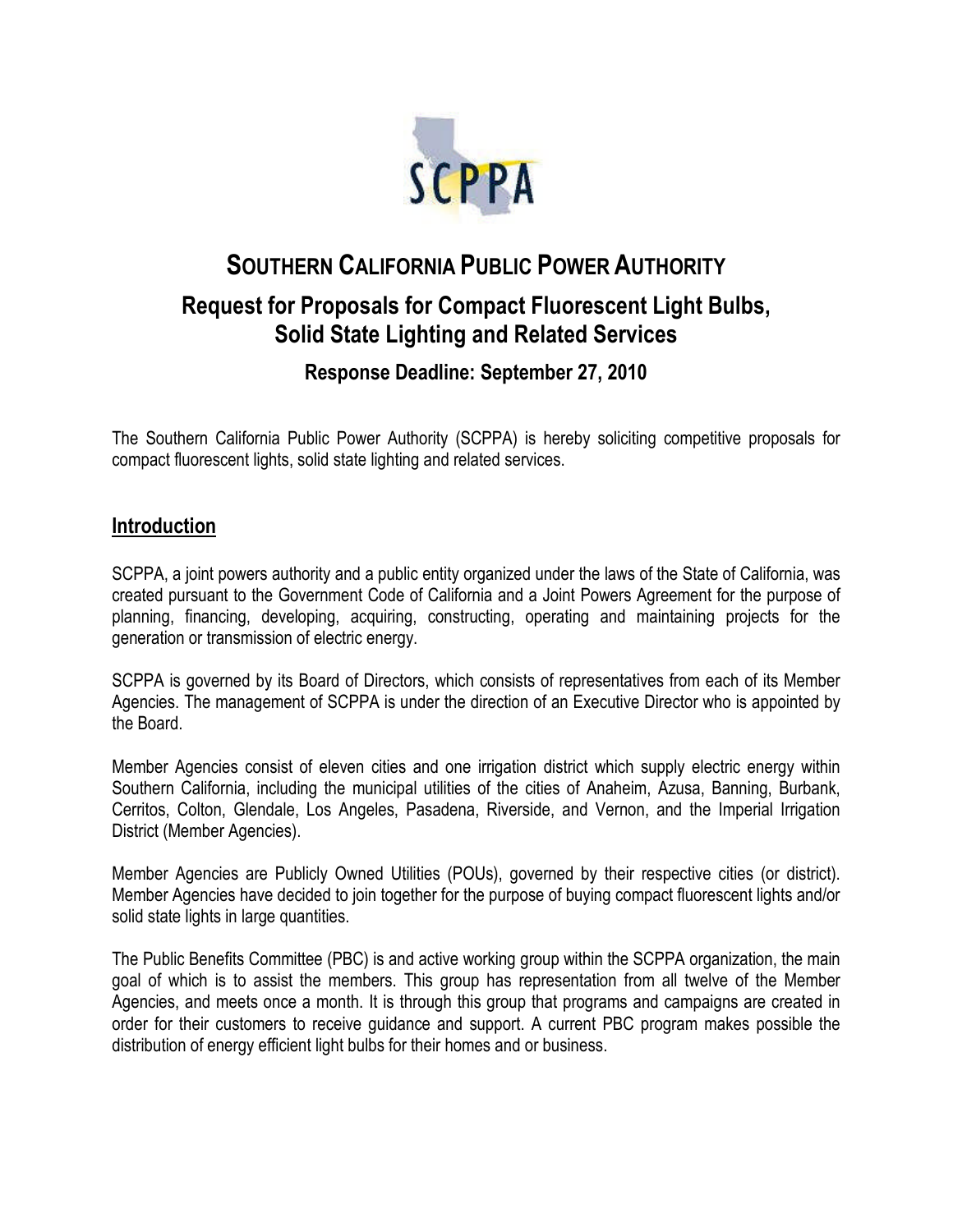#### **Proposal Submission Delivery Requirements**

Only one (1) hard copy of your response, including a Transmittal Letter of authentic offer with wet-ink authority signature, and any supporting documentation may be delivered at any time prior to the end of business day on September 27, 2010 to:

> Southern California Public Power Authority 225 S. Lake Avenue, Suite 1250 Pasadena, California 91101

One electronic copy of your proposal should also be delivered as above, by CD or USB flash drive, or alternately e-mailed to [dwalden@scppa.org](mailto:dwalden@scppa.org).

Clarification questions may also be addressed to David Walden at [dwalden@scppa.org](mailto:dwalden@scppa.org), (626) 793-9364; fax 793-9461.

SCPPA will not entertain speculative or research proposals.

No contact should be made with the Board of Directors, Committee Members, or SCPPA Member Agencies concerning this request for proposals.

All information received by SCPPA in response to this Request for Proposals is subject to the California Public Records Act, and all submissions may be subject to review in the event of an audit.

#### **Proposal Submission Required Elements**

**1. Transmittal Letter:** A brief statement of the Contractor's understanding of the work to be done and commitment to perform the work as scheduled including a summary of exceptions taken to the RFP requirements, statement of work, specifications, and reference to any proposed contractual terms and conditions required by the Contractor. An officer authorized to bind must sign the proposal on behalf of the Proposer and must include the following declarations on the Transmittal Letter:

> "This proposal is genuine, and not sham or collusive, nor made in the interest or in behalf of any person not herein named; the proposer has not directly or indirectly induced or solicited any other proposer to put in a sham bid, or any other person, firm or corporation to refrain from submitting a proposal; and the proposer has not in any manner sought by collusion to secure for themselves an advantage over any other proposer."

**2. Applicant Information:** Provide legal name of the company making the proposal, physical address, e-mail address, telephone, name and title of individuals authorized to represent the proposer.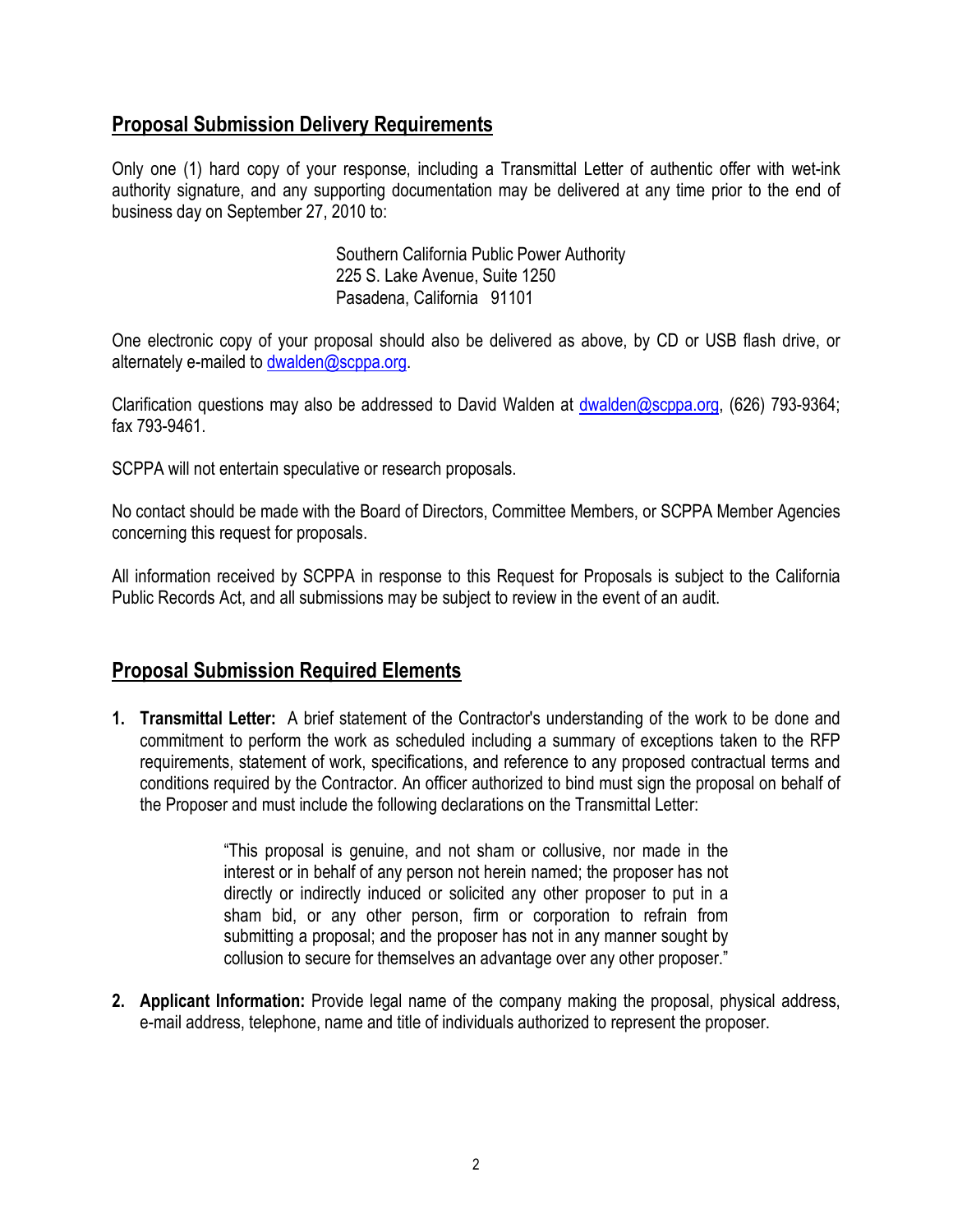#### **3. Scope of Services:**

- a. Vendor to provide Compact Fluorescent Lamps that meet the following criteria:
	- i. Size: Small enough to fit in most lamps and/or fixtures. Measured Overall Length close to or less than five inches.
	- ii. Shape: The SCPPA Member Agencies are interested in eight specific types of CFLs. The types are:

| <b>Type</b> | <b>Base</b> | Lumens |
|-------------|-------------|--------|
| Spiral      | $E-26$      | >800   |
| Mini Spiral | $E-12$      | < 800  |
| 3U          | $E-26$      | >800   |
| Mini 3U     | $E-12$      | < 800  |
| 4U          | $E-26$      | >800   |
| Mini 4U     | $E-12$      | < 800  |
| Globe       | $E-26$      | >800   |
| A-Type      | $E-26$      | >800   |
| Candelabra  | $E-12$      | $300$  |

- iii. Please provide Energy Star reference for each bulb as proposed
- iv. Please supply proof UL and FCC listing for residential use
- v. Please specify warranty of two years or greater
- vi. Please detail color at least 2,700 K
- vii. Please describe labeling in terms of information on recycling, disposal, and the use of mercury in the product
- viii. Electronic ballast
- b. Vendor to provide specification for their LED light bulbs and how they will compare to the criteria of Energy Star that will take place on August 31, 2010. The Committee is interested in bulbs that meet the following criteria for residential use:
	- i. Base type: Screw in
	- ii. Please provide copy of UL listing
	- iii. Provide sample of light
	- iv. Provide copy of photometric sheets
	- v. LED chips not to be driven more than 80%
	- vi. Must have aluminum heat sink
	- vii. Five-year warranty
	- viii. Manufactured in United States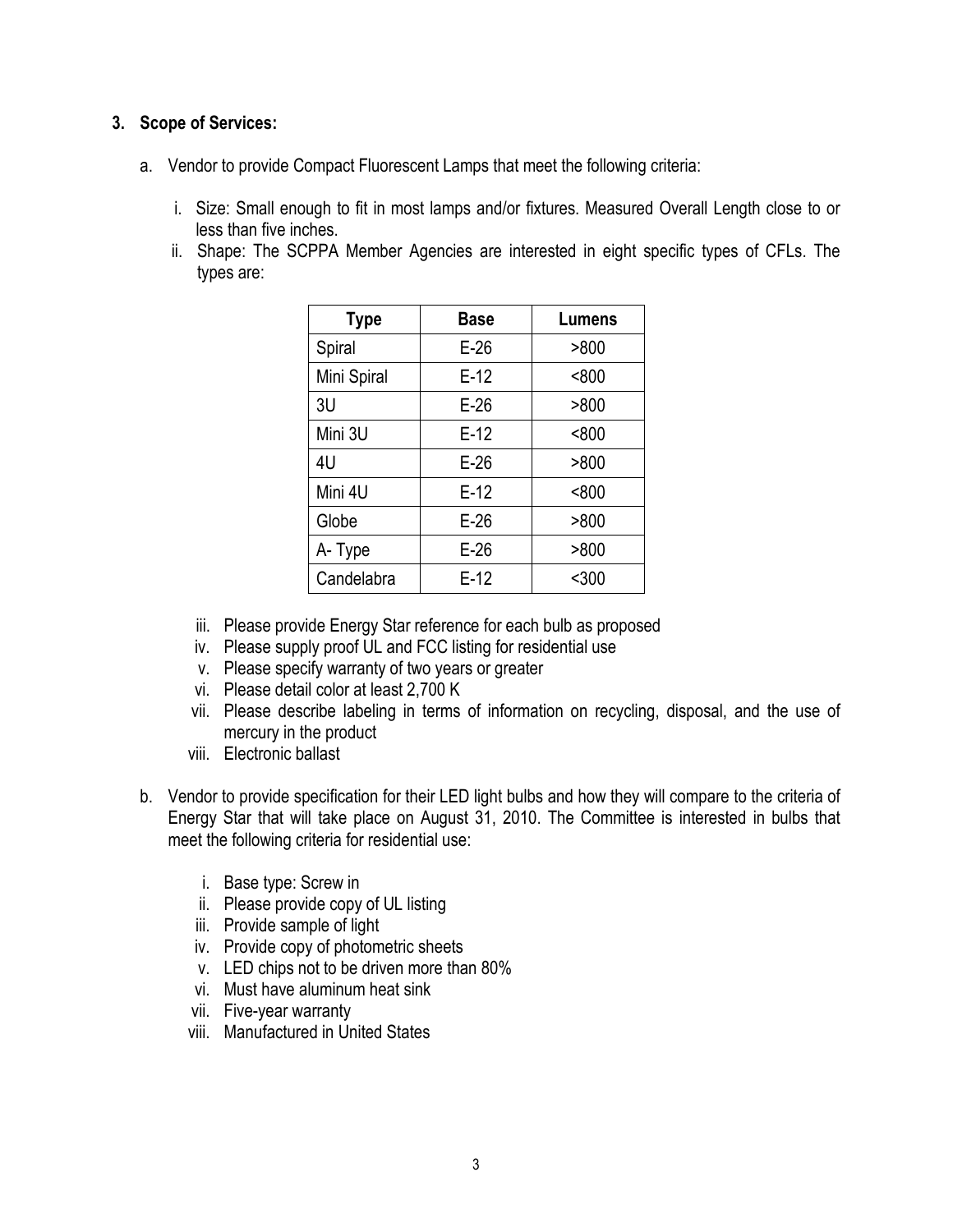c. Please provide pricing for different quantity breaks for each specific types of bulbs. The quantity breakdown should be:

| Quantity |
|----------|
| < 1,000  |
| 1,000    |
| 5,000    |
| 10,000   |
| >10,000  |

- i. Within each pricing range, please detail any extra charges for the additional use of custom logos, individual packaging, group packaging, mail and delivery to zip code 91101.
- d. The package may contain either one or two CFLs bulbs (depending on the committee's preference).
- e. SCPPA Member Agencies are also interested in soliciting online and print catalog sales options. The online and print catalog will provide with efficient listings options for sale. Please provide proposals for one or more different online and print catalog options that your company could provide to the SCPPA Members.
- f. Vendor is welcome to provide pricing for additional options that would benefit the members.
- g. Please provide sample products with your response so that it may be evaluated.
- **4. Experience:** Respondent will clearly identify project participants and management team including identification of those responsible for delivery.
	- a. Describe your firm's organizational structure, management qualifications, and service territory
	- b. Respondent shall indicate any and all pending litigation that could affect the viability of respondent's proposal or respondent's financial stability.
	- c. Identify existing projects which respondent developed and/or operate. Provide a list of references for similar services, including a contact person, phone number and address.
	- d. State whether Consultant will use subcontractors to perform services pursuant to the contract. Should the use of subcontractors be offered, the Consultant shall provide the same assurances of competence for the subcontractor, plus the demonstrated ability to manage and supervise the subcontracted work. Subcontractors shall not be allowed to further subcontract with others for work on this program. The provisions of this contract shall apply to all subcontractors in the same manner as to the Respondent.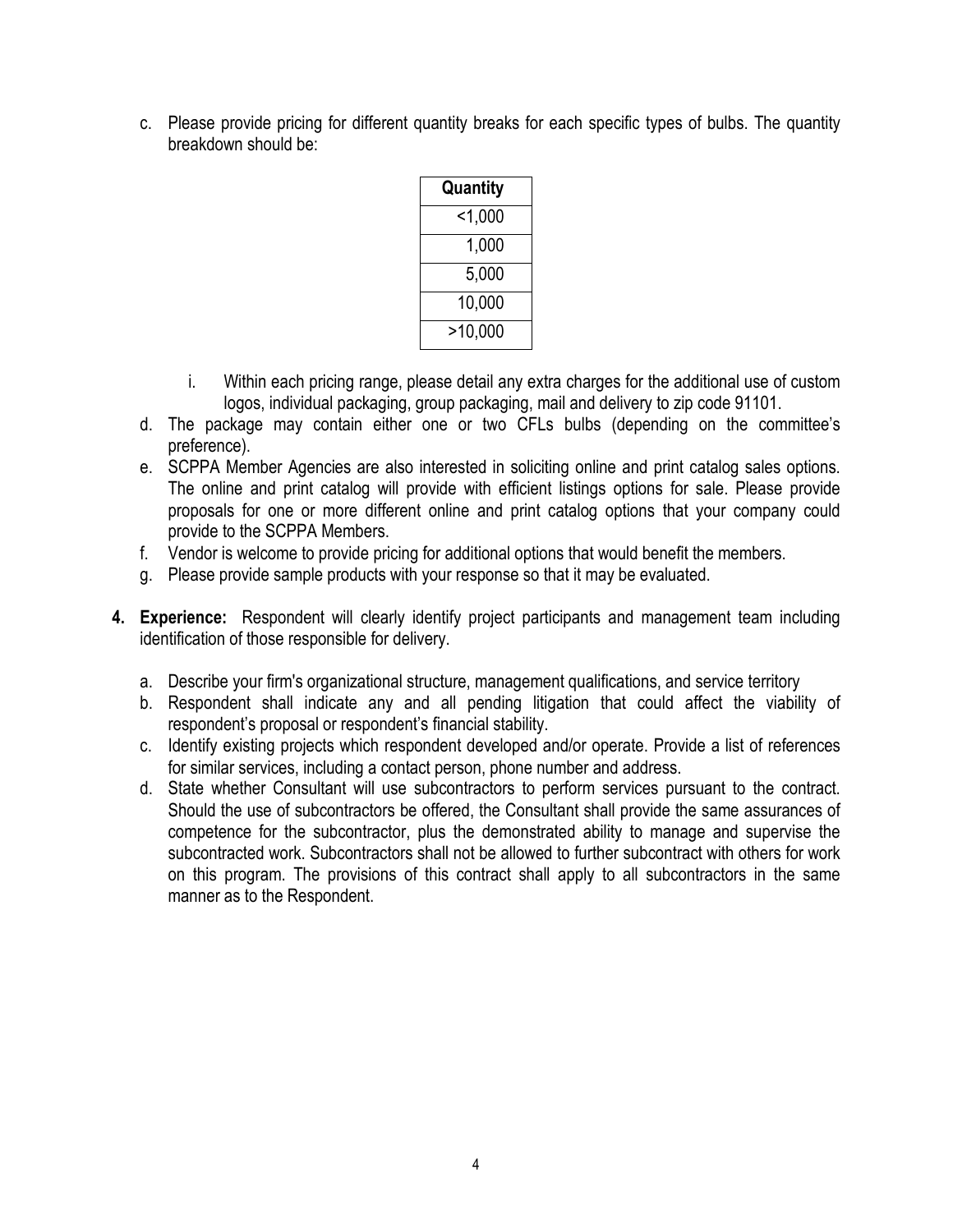#### **Proposal Terms and Conditions**

- 1. SCPPA desires to enter exclusive negotiations with the proposer once selected as may be defined through a signed Letter Of Intent (LOI) and defined term.
- 2. SCPPA shall determine at its sole discretion the value of any and/or all proposals including price and non-price attributes.
- 3. Proposals may be sub-divided or combined with other proposals, at SCPPA's sole discretion.
- 4. SCPPA shall perform an initial screening evaluation to identify and eliminate any proposals that are not responsive to the RFP, do not meet the minimum requirements set forth in the RFP, are clearly not economically competitive with other proposals, or are submitted by respondents that lack appropriate creditworthiness, sufficient financial resources, or qualifications to provide dependable and reliable services.
- 5. SCPPA may entertain or eliminate proposals immediately upon receipt or at any future time if not clearly defined in the proposal as the end of the period of offer.
- 6. SCPPA reserves the right, without qualification and in its sole discretion, to accept or reject any or all proposals for any reason without explanation to the respondent, or to make the award to that respondent, who, in the opinion of SCPPA, will provide the most value to SCPPA and its Member Agencies.
- 7. SCPPA may decline to enter into a power purchase arrangement or any other agreement or contract with any respondent, terminate negotiations with any respondent, or to abandon the RFP process in its entirety.
- 8. SCPPA reserves the right to make an award to the other than the lowest price offer or the proposal evidencing the greatest technical ability or other measure if SCPPA determines that to do so would result in the greatest value to SCPPA and its Member Agencies.
- 9. Those respondents who submit proposals agree to do so without legal recourse against SCPPA, its members, and their directors, officers, employees and agents for rejection of their proposal(s) or for failure to execute or act on their proposal for any reason.
- 10. SCPPA shall not be liable to any respondent or party in law or equity for any reason whatsoever for any acts or omissions arising out of or in connection with this RFP.
- 11. Respondent shall be liable for all its costs and SCPPA shall not be responsible for any respondent's costs incurred to prepare, submit, or negotiate its proposal, a contract or for any other activity related thereto.
- 12. SCPPA may require certain performance assurances from bidders prior to entering into detailed negotiations for a proposed project. Such assurances may include requiring the bidder to post a performance bond.
- 13. Either SCPPA collectively or Member Agencies individually may respond to, or enter into negotiations for a proposal. SCPPA is not responsible or liable for individual Member Agency interactions with the respondent, which are not entirely contained within SCPPA's option or election to engage the respondent as defined within the Terms and Conditions herein.